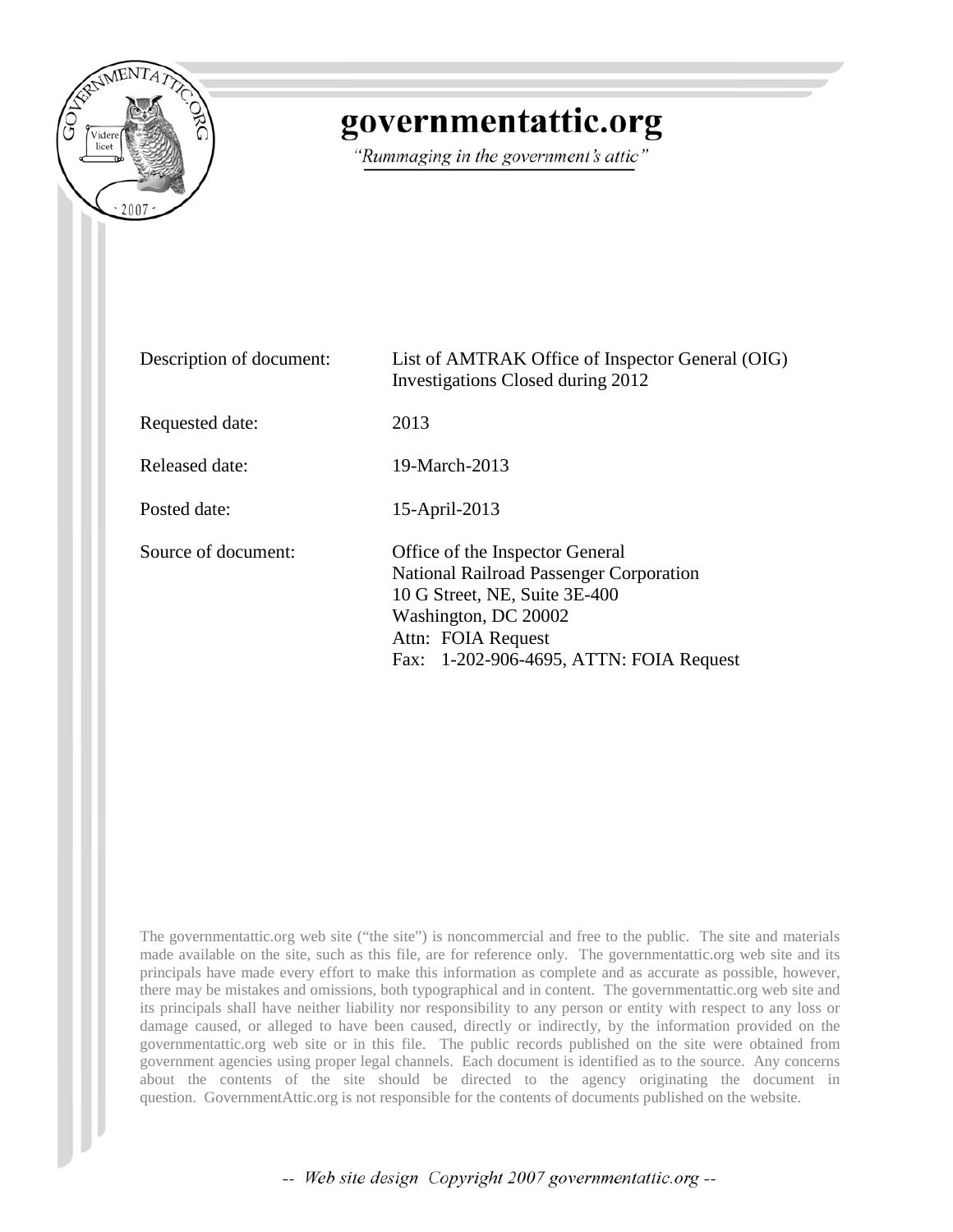

**Office of Inspector General** 

March 19, 2013

Re: Freedom of Information Act Request

Amtrak's Office of the Inspector General {OIG) received your request for information made under the Freedom of Information Act (FOIA) seeking a list of IG investigations closed during calendar year 2012. In response, OIG generated the enclosed printout from an existing database, redacting certain information.

The names of suspects or targets of investigation, and individuals whose names appear in the case description field, have been redacted and are being withheld pursuant to Exemption 7 (C) which recognizes that law enforcement records are inherently more invasive of privacy than other types of personnel files. An individual whose name is disclosed in connection with an investigation may become the subject of rumor and innuendo. Named individuals have substantial interests in nondisclosure of their identities and connection to particular investigations.

If you wish to appeal OIG's decision to withhold the above-mentioned information, you may file an appeal with Ted Alves, Inspector General, at the address below, within thirty days of the date of this letter specifying the relevant facts and the basis for your appeal. Your request has been classified as category IV. Because OIG's actual search time did not exceed two hours, and the duplication costs did not exceed 100 pages, you are not being charged for OIG's response to this request.

If you have any questions regarding the processing of your request, please feel free to contact me at 202/906-4026 or via e-mail at kathleen.ranowsky@amtrakoig.gov

Sincerely,

Kathleen Hanordsh

Deputy Counsel, Office of the Inspector General

Enclosure cc: Sharron Hawkins, Amtrak FOIA Officer

> 10 G Street, NE, 3W-300, Washington, D.C. 20002 202.906.4600 / Fraud Hotline 800.468.5469